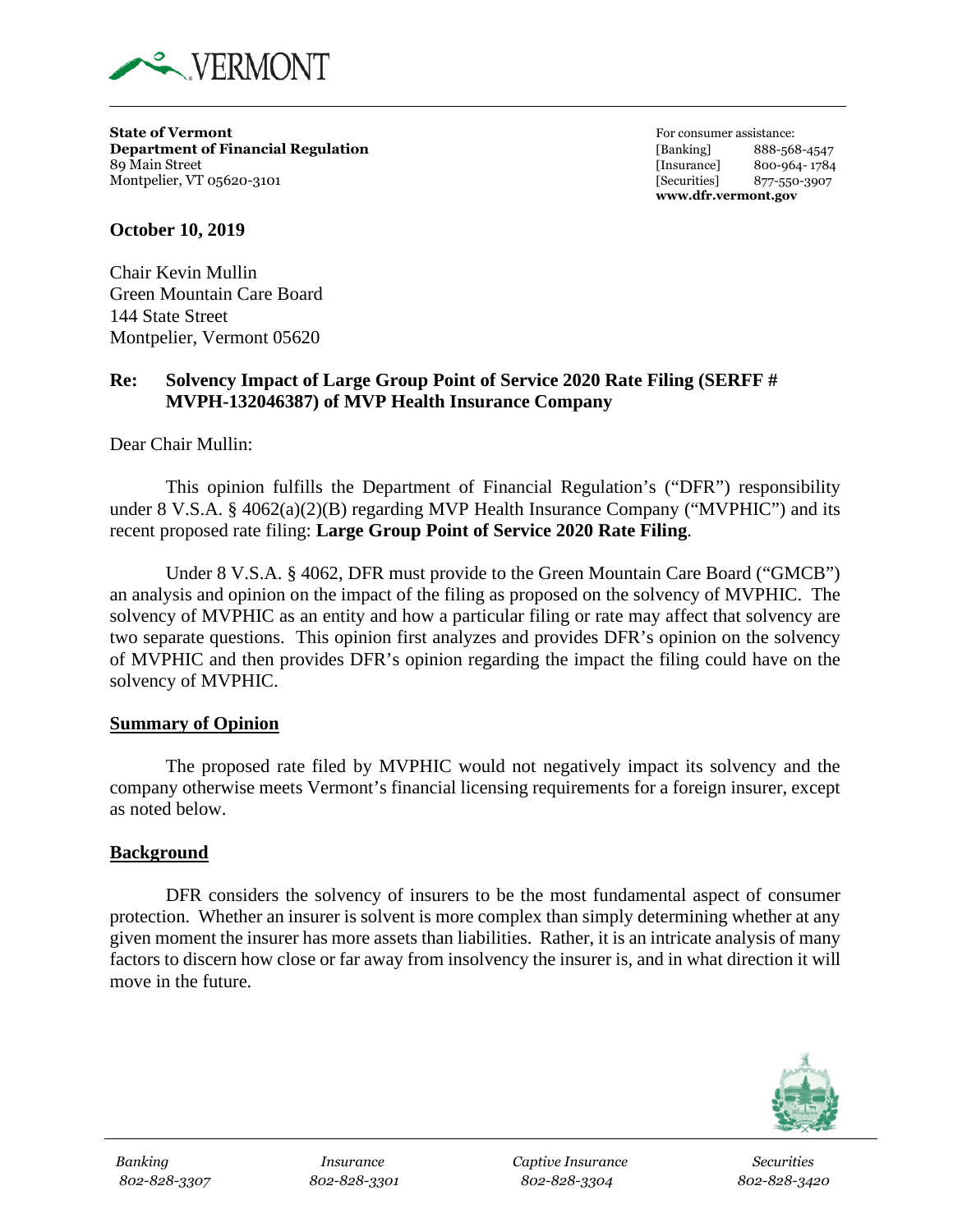The primary regulator for an insurance company is the insurance department for the state in which it is domiciled. Primary regulators have many tools at their disposal to monitor and ensure the solvency of their domestic companies, and other states in which that insurer does business rely heavily on the domicile state regulators to perform that function. Approximately 1,400 insurance companies, including MVPHIC, have a license to do business in Vermont, but are domiciled in other states.

Although not the primary regulator, Vermont law still requires DFR to protect consumers by supervising MVPHIC in a manner that assures its solvency, liquidity, stability, and efficiency.<sup>1</sup> MVPHIC is domiciled in New York and DFR relies heavily on its own review of the financial analysis of the New York Department of Financial Services for a solvency determination. In addition, DFR requires MVPHIC to meet certain solvency-based criteria to procure and maintain a license to do business in Vermont. DFR employs various analytic measures to ensure these criteria are met.

### **MVPHIC Solvency Opinion**

- DFR has been in communication with MVPHIC's primary solvency regulator the New York Department of Financial Services – and has not learned of any new solvency concerns.
- MVPHIC is currently below Vermont's minimum surplus requirement, and is working with the Department to reach that requirement in the near future.
- Solvency concerns with MVPHIC are lessened because MVPHIC is moving its business to MVP HP and is not writing any new business. As of June 30, 2019, MVPHIC has written 2019 premiums of only \$457,000. MVPHIC has informed DFR that migration is expected to be completed during the 2019 renewals.
- Finally, in 2018, all of MVP Holding Company's operations in Vermont accounted for approximately 4.8 percent of its total premiums written. DFR has determined that MVPHIC's Vermont operations pose little risk to its solvency. Nonetheless, adequacy of rates and contribution to surplus are necessary for all health insurers to maintain strength of capital that keeps pace with claims trends.

 $18$  V.S.A.  $8$  10.